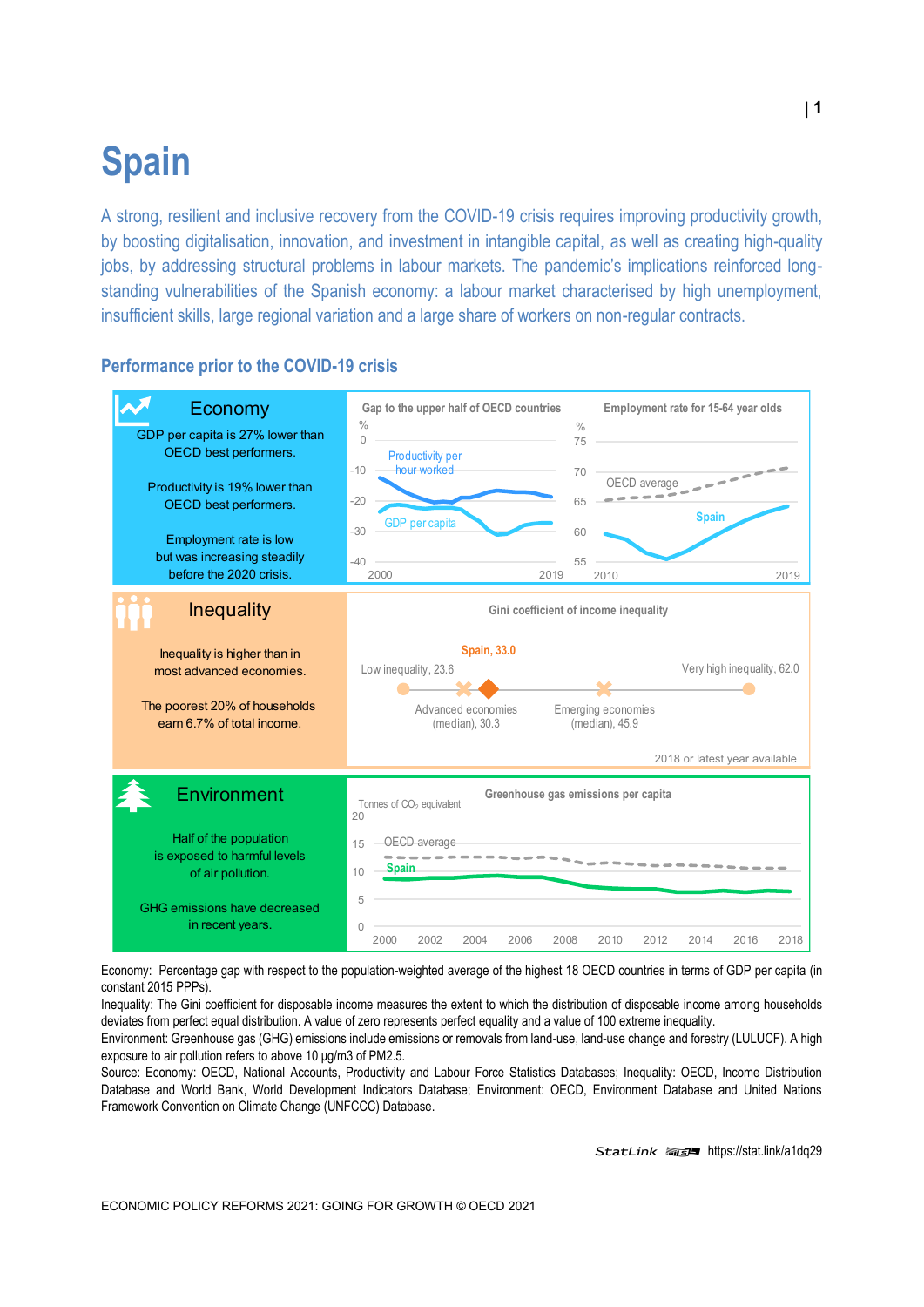# **Creating job opportunities and helping workers take advantage of them**

Regional regulatory differences pose barriers to achieving a truly single market and slow down firm growth, hindering productivity and job creation. The top policy priority should be **removing such barriers to firm growth**, notably by the implementation of the Market Unity Law, and increasing awareness about the law among firms. To this end, cooperation and coordination across different levels of government have to improve, which will also help with swift absorption of the EU Next Generation Funds to support the recovery. Out-of-court restructuring proceedings, especially for small and medium-sized enterprises, should be introduced to facilitate restructuring.

Spain is lagging on the uptake and use of digital technologies. **Higher innovation capacity can be built**  by strengthening the ex-post evaluation of innovation policies and taking them into account for the renewal of grants. Further increasing coordination of regional and national innovation policies, for example by strengthening the role of the R&D Public Policy Network, will avoid duplication of activities. To boost basic research quality, universities' competitive funding based on performance should increase. This can help to align their strategies to labour market needs, in particular ICT skills. Partnerships between firms and research institutes can enhance the innovation capacity of SMEs. Implementing fully the newly developed plans to digitise the public administration will also help in this respect.

The changing nature of work, including due to the COVID-19 crisis, higher-quality jobs and faster productivity growth require a skilled labour force. However, skill proficiency is low and skill mismatch is high in Spain. High rates of early school drop-out and grade repetition need to be reduced to **improve basic skills** (Panel A). A modernisation of vocational education and training can contribute to **aligning education to labour market needs** and reducing existing skill mismatches. Key areas to be addressed are improvements in the university education and on-the-job training of teachers, and effective implementation of the 2020 *Modernisation Plan for Vocational Training,* in particular by promoting cooperation with firms to help identify skill needs as well as place vocational education students in firms.



#### **Vulnerabilities and areas for reform**

1. Non-standard workers refer to self-employed, workers in temporary contracts and in part-time jobs. Source: Panel A: OECD, Education at a Glance Database; Panel B: OECD calculations based on European Union Labour Force Survey Database.

StatLink **anset** <https://stat.link/kdps67>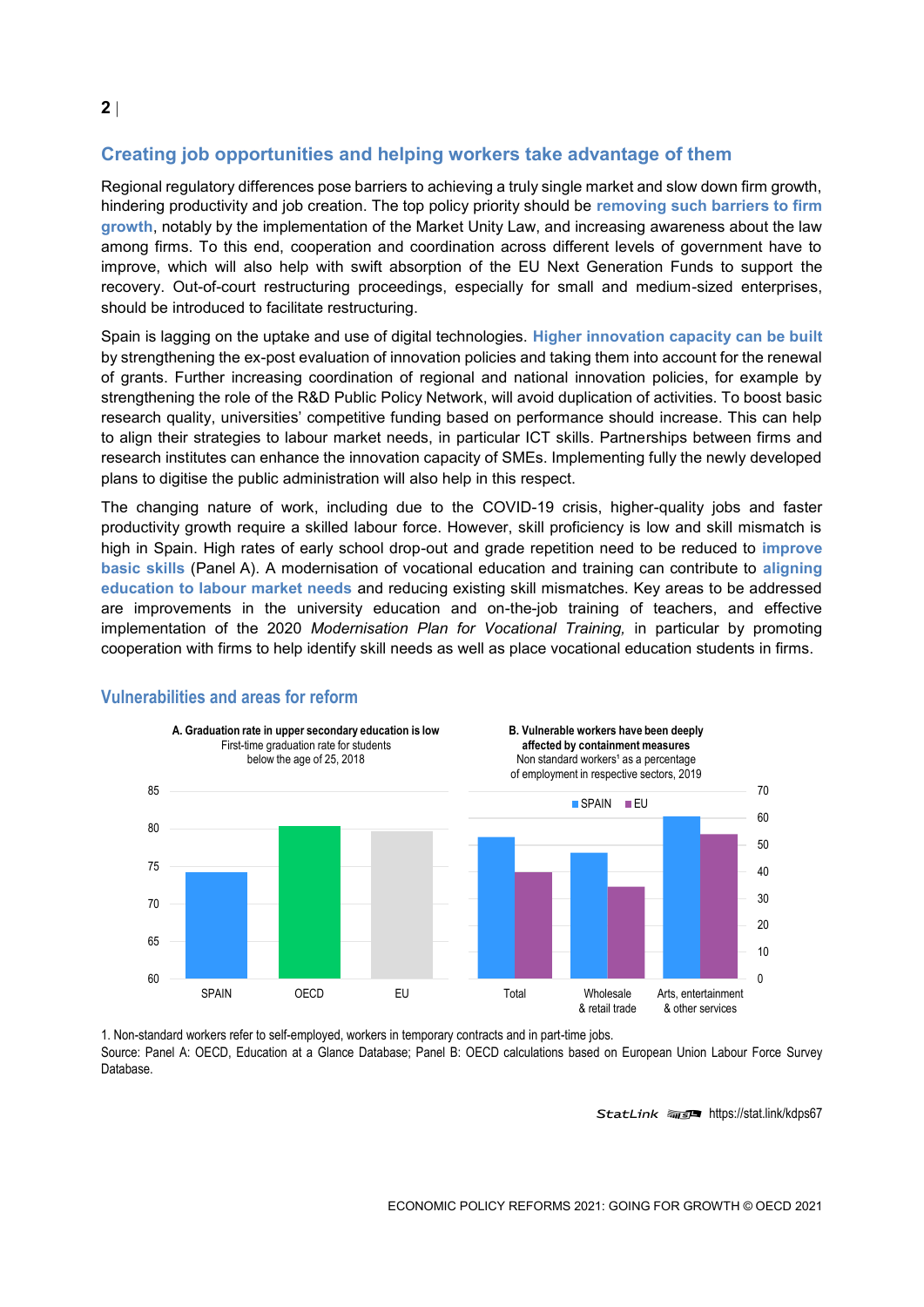Non-standard (e.g. temporary) and low-skilled workers have been affected disproportionately by the COVID-19 crisis as they tend to be more concentrated in the worse-hit sectors (tourism, hospitality) and in certain parts of the country (Panel B). Reforms to boost job creation need to be accompanied by **improvements in the efficiency of active labour market policies** and, once the recovery is firmly in place, by measures to **reduce the use of temporary contracts**. Increasing the allocation of active labour market policies spending towards training and raising the quality of training and its connection to the labour market by increasing the coordinating role of public employment services with employers and training providers is key. Lack of integrated support for jobseekers lowers the effectiveness of social and labour market policies, so a single contact point for social and employment services should be introduced. Developing public job training programmes targeted to low-skilled and older workers for specific purposes, such as promoting ICT skills, can enable the upskilling of workers.

**In the medium term, a more effective tax system** could lower inequalities, curb pollution and emissions and provide financing for reforms in labour markets, education and innovation. However, any tax increases should be implemented only once the recovery is firmly underway, and may need to be accompanied by targeted, time-limited compensatory measures for the most vulnerable households.

| <b>Recommendations</b>                                                                                                                                                                                                                                                                                                                                                                                                                                                                                                                                                                                                                                                                                                                         |  |
|------------------------------------------------------------------------------------------------------------------------------------------------------------------------------------------------------------------------------------------------------------------------------------------------------------------------------------------------------------------------------------------------------------------------------------------------------------------------------------------------------------------------------------------------------------------------------------------------------------------------------------------------------------------------------------------------------------------------------------------------|--|
| Competition and regulation: Eliminate regulatory barriers that depend on the size of firms and barriers to<br>operating across regions                                                                                                                                                                                                                                                                                                                                                                                                                                                                                                                                                                                                         |  |
| $\Box$ Eliminate the existing regulations that depend on the size<br>of firms.<br>$\Box$ Continue to implement the Market Unity Law, increase its<br>transparency, and increase cooperation across different<br>levels of government for its effective implementation.<br>$\Box$ Improve the functioning and governance of bodies related<br>to professional services.                                                                                                                                                                                                                                                                                                                                                                         |  |
| R&D and digitalisation: Increase R&D spending to boost innovation and productivity growth                                                                                                                                                                                                                                                                                                                                                                                                                                                                                                                                                                                                                                                      |  |
| $\Box$ Promote the ex-post evaluation of R&D grants and loans<br>and take them into account for the renewal of grants.<br>$\Box$ Give the R&D Public Policy Network a strong mandate to<br>further increase coordination of regional and national<br>innovation policies to avoid duplication.<br>Strengthen Technology Centres capacity to effectively<br>conduct R&D through partnerships between firms, especially<br>SMEs, and research institutes.<br>$\Box$ Enhance incentive mechanisms by increasing universities'<br>competitive funding based on performance, which can help<br>align their strategies to labour market needs, in particular, ICT<br>skills.<br>$\Box$ Fully roll out the National Plan for Digitalisation of Public |  |
|                                                                                                                                                                                                                                                                                                                                                                                                                                                                                                                                                                                                                                                                                                                                                |  |

### **Spain: Summary of** *Going for Growth* **priorities and recommendations**